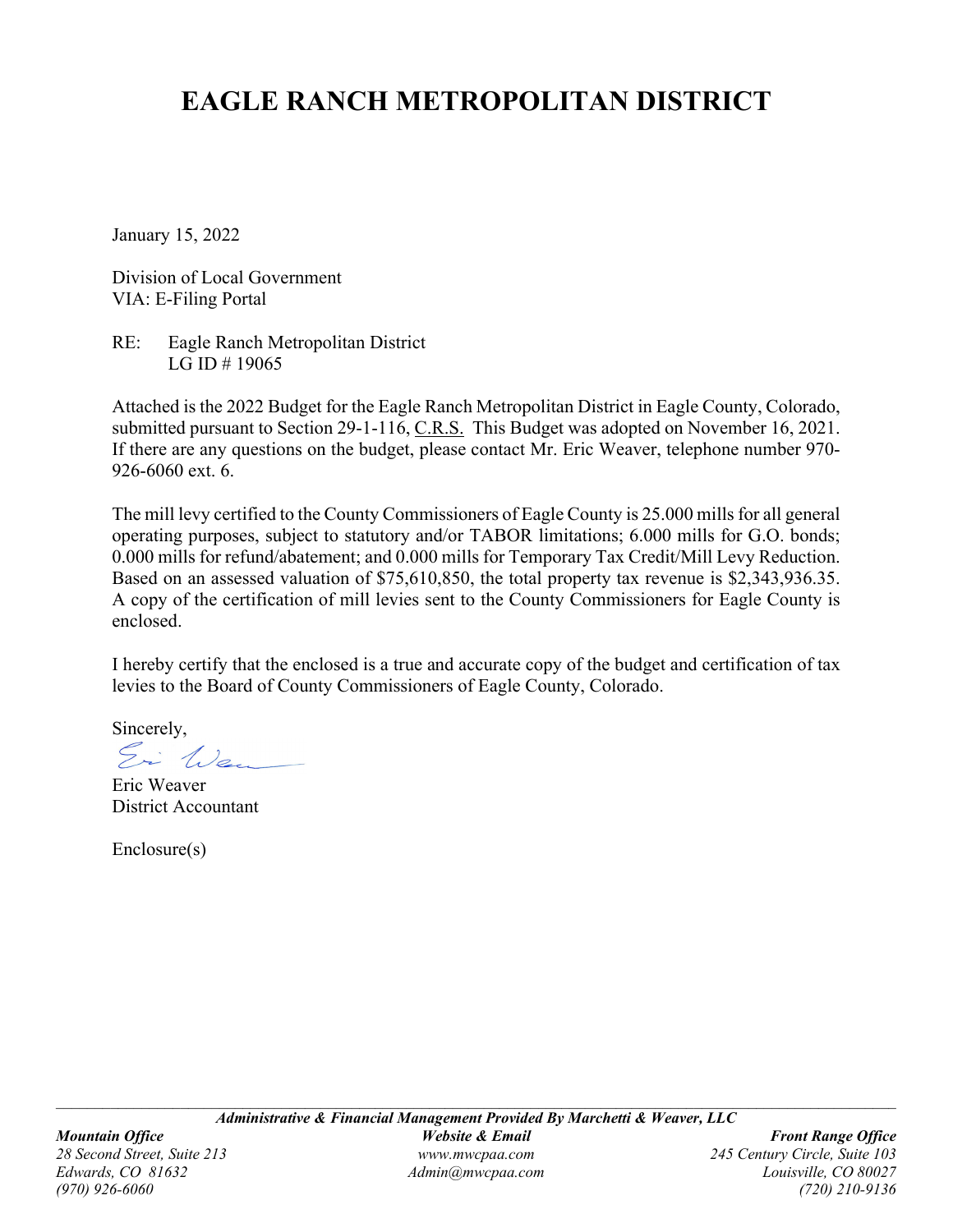### **EAGLE RANCH METROPOLITAN DISTRICT**

#### **2022 BUDGET MESSAGE**

Eagle Ranch Metropolitan District is a quasi-municipal corporation organized and operated pursuant to provisions set forth in the Colorado Special District Act. The District was established to supply the necessary services of water, streets, parks & recreation, safety protection, sanitary sewer, and mosquito control.

The following budget is prepared on the modified accrual basis of accounting, which is consistent with the basis of accounting used in presenting the District's financial statements.

#### **2022 BUDGET STRATEGY**

The District's strategy in preparing the 2022 budget is to strive to provide the type of recreational facilities desired by the property owners and residents of the District in the most economic manner possible. The debt service fund is levying a mill levy of 6.000 mills to cover a portion of the debt service on Districts general obligation bonds. The General Fund mill levy of 25.000 mills covers the operating expenses of the District with the remaining available funds being transferred to the Debt Service Fund to cover the additional debt service costs and to the Golf Course Enterprise Fund to cover shortfalls. Remaining funds will be held in fund balance for spending in future years.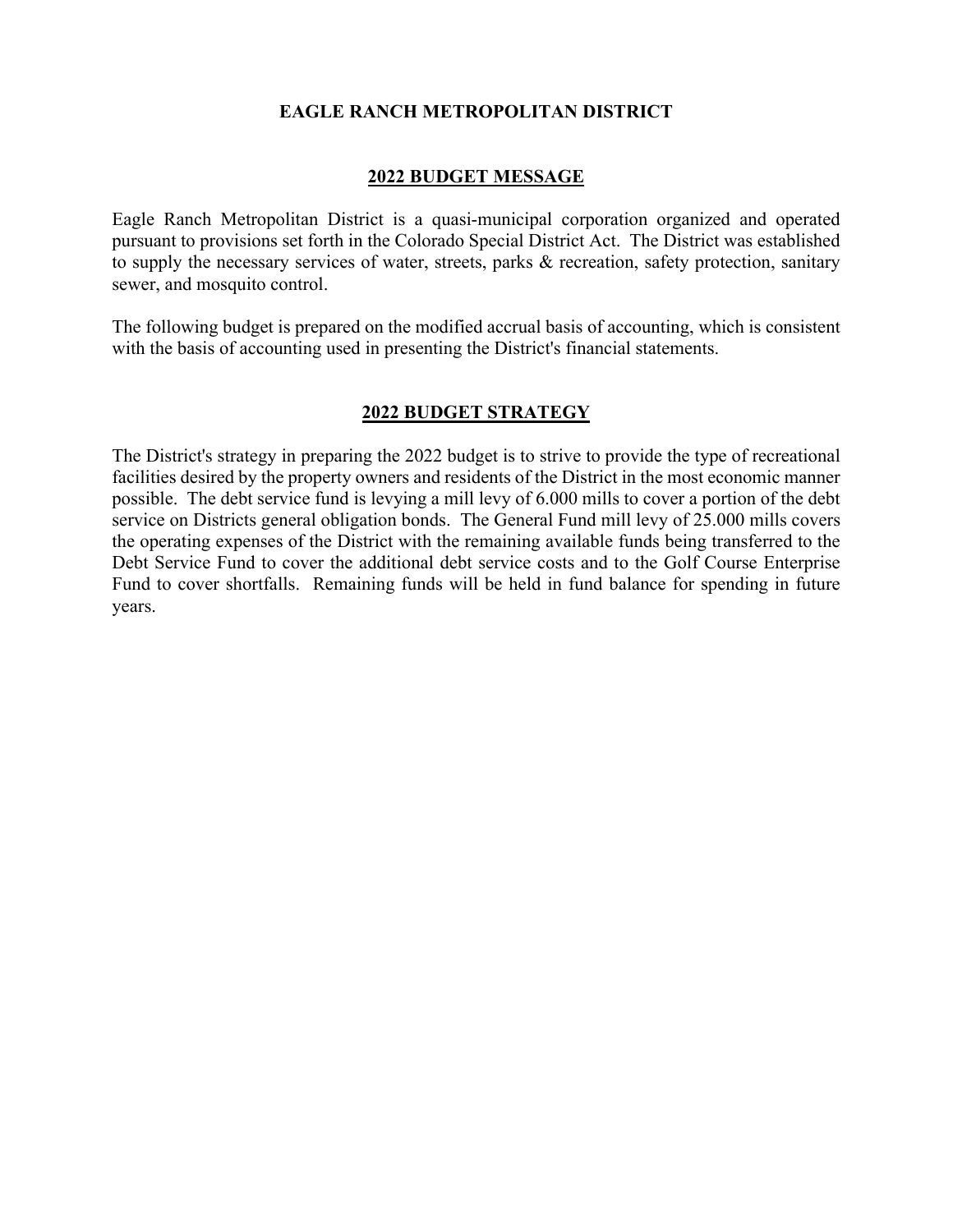# **RESOLUTIONS OF EAGLE RANCH METROPOLITAN DISTRICT**

### **TO ADOPT 2022 BUDGET**

A RESOLUTION SUMMARIZING EXPENDITURES AND REVENUES FOR EACH FUND AND ADOPTING A BUDGET FOR THE EAGLE RANCH METROPOLITAN DISTRICT, COLORADO, FOR THE CALENDAR YEAR BEGINNING ON THE FIRST DAY OF JANUARY 2022 AND ENDING ON THE LAST DAY OF DECEMBER 2022.

WHEREAS, the Board of Directors of the Eagle Ranch Metropolitan District has appointed a budget committee to prepare and submit a proposed 2022 budget at the proper time; and

WHEAREAS, such committee has submitted a proposed budget to this governing body at the proper time, for its consideration, and;

WHEREAS, upon due and proper notice, published or posted in accordance with the law, said proposed budget was open for inspection by the public at a designated place, and a public hearing was held on November 16, 2021, and interested taxpayers were given the opportunity to file or register any objections to said proposed budget; and;

WHEREAS, whatever increases may have been made in the expenditures, like increases were added to the revenues or planned to be expended from reserves/fund balances so that the budget remains in balance, as required by law.

NOW, THEREFORE, BE IT RESOLVED by the Board of directors of the Eagle Ranch Metropolitan District, Eagle County, Colorado:

- Section 1. That the budget as submitted, amended, and summarized by fund, hereby is approved and adopted as the budget of the Eagle Ranch Metropolitan District for the year stated above, as adjusted for immaterial changes in the final certified assessed value of the District as certified by the county assessor and corresponding adjustments resulting from such changes to the assessed value. In the event there are material changes to the assessed value then a subsequent meeting of the Board shall be called to consider such changes. Furthermore, to the extent capital or significant operating expenditures forecasted for the current year are anticipated to be extended into the following year, the expenditures and offsetting change in the budgeted beginning fund balance shall be updated to reflect management's best estimate at the time the budget is to be filed with the Colorado Division of Local Affairs.
- Section 2. That the budget hereby approved and adopted shall be certified by any officer or the District Administrator of the District and made a part of the public records of the District.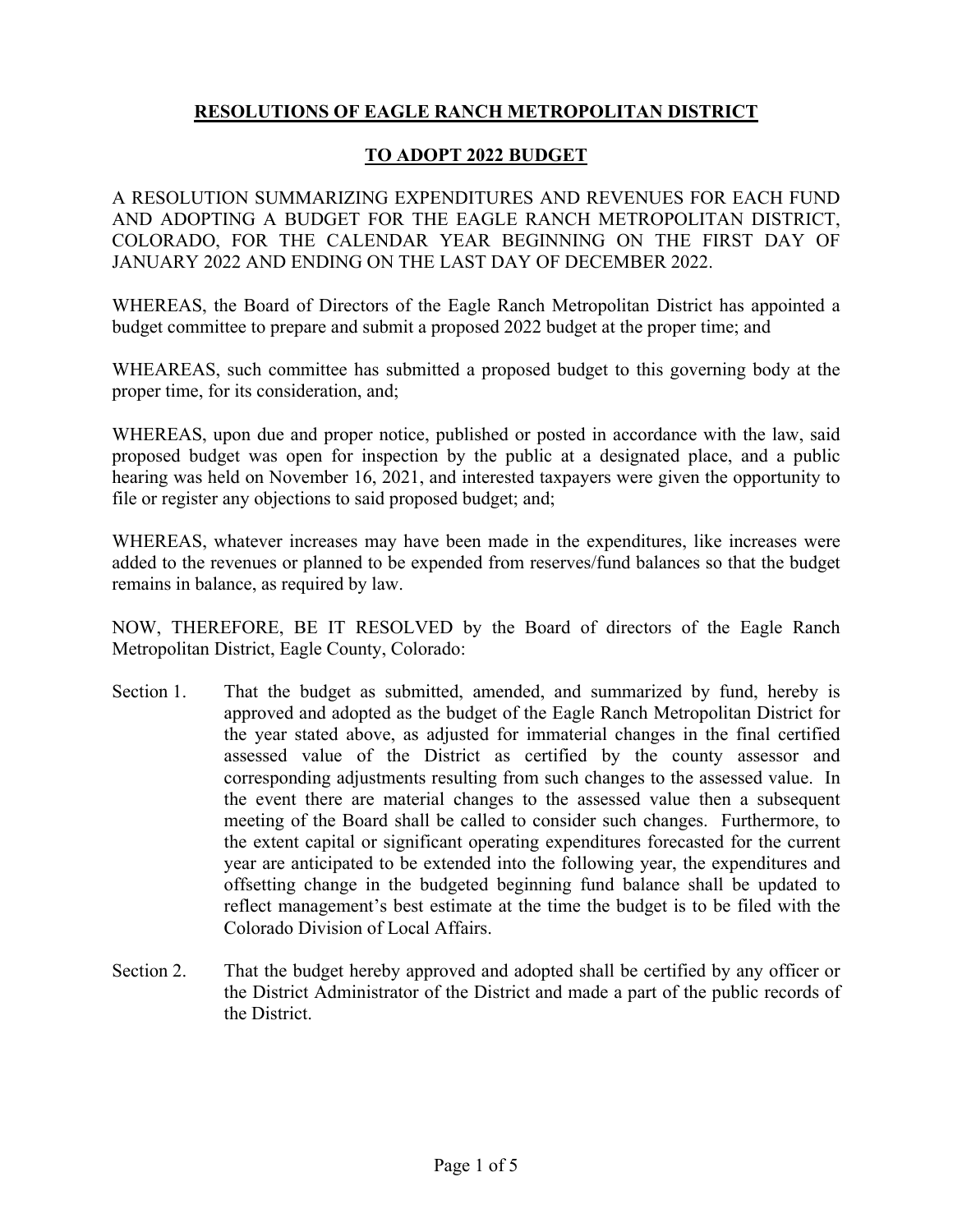### **TO SET MILL LEVIES**

A RESOLUTION LEVYING PROPERTY TAXES FOR THE YEAR 2021, TO HELP DEFRAY THE COSTS OF GOVERNMENT FOR THE EAGLE RANCH METROPOLITAN DISTRICT, EAGLE COUNTY, COLORADO, FOR THE 2022 BUDGET YEAR.

WHEREAS, the Board of Directors of the Eagle Ranch Metropolitan District, has adopted the annual budget in accordance with the Local Government Budget Law, on November 16, 2021 and;

WHEREAS, the amount of money necessary to balance the budget for general operating expenses and capital expenditure purposes from property tax revenue is \$1,890,271.25 and;

WHEREAS, the Eagle Ranch Metropolitan District finds that it is required to temporarily lower the general operating mill levy to render a refund for \$0.00, and;

WHEREAS, the amount of money necessary to balance the budget for capital expenditure purposes from property tax revenue approved by voters or at public hearing is \$0.00, and;

WHEREAS, the amount of money necessary to balance the budget for voter approved bonds and interest is \$453,665.10, and;

WHEREAS, the 2021 valuation for assessment for the Eagle Ranch Metropolitan District, as certified by the County Assessor is \$75,610,850.

NOW, THEREFORE, BE IT RESOLVED by the Board of Directors of the EAGLE RANCH METROPOLITAN DISTRICT, EAGLE COUNTY, COLORADO:

- Section 1. That for the purposes of meeting all general operating expenses of the Eagle Ranch Metropolitan District during the 2022 budget year, there is hereby levied a tax of 25.000 mills upon each dollar of the total valuation for assessment of all taxable property within the District for the year 2021.
- Section 2. That for the purposes of rendering a refund to its constituents during budget year 2022 there is hereby levied a temporary tax credit/mill levy reduction of 0.000 mills.
- Section 3. That for the purpose of meeting all capital expenditures of the Eagle Ranch Metropolitan District during the 2022 budget year, there is hereby levied a tax of 0.000 mills upon each dollar of the total valuation for assessment of all taxable property within the District for the year 2021.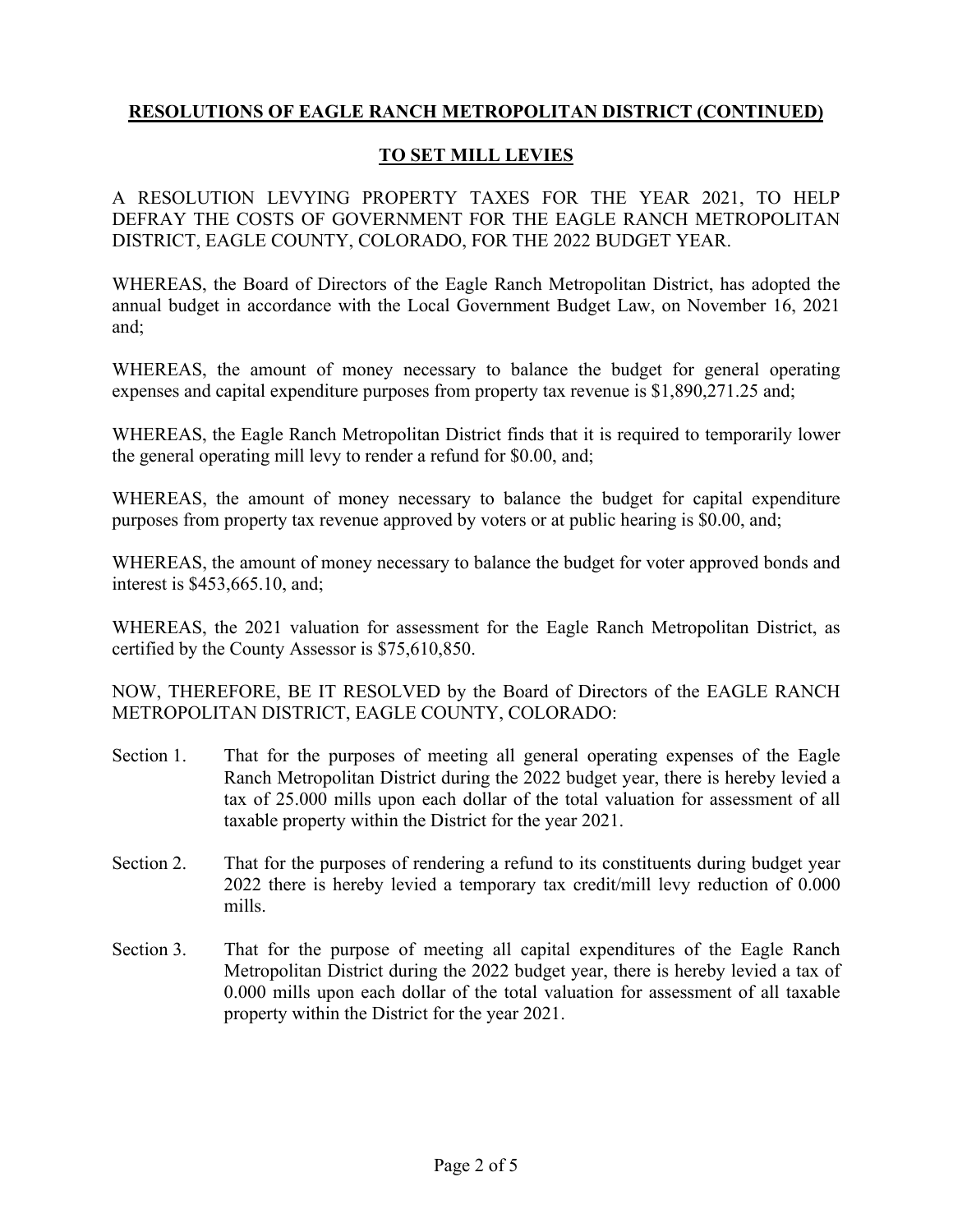# **TO SET MILL LEVIES (CONTINUED)**

- Section 4. That for the purpose of meeting all payments for bonds and interest of the Eagle Ranch Metropolitan District during the 2022 budget year, there is hereby levied a tax of 6.000 mills upon each dollar of the total valuation for assessment of all taxable property within the District for the year 2021.
- Section 5. That any officer or the District Administrator is hereby authorized and directed to either immediately certify to the County Commissioners of Eagle County, Colorado, the mill levies for the Eagle Ranch Metropolitan District as hereinabove determined and set, or be authorized and directed to certify to the County Commissioners of Eagle County, Colorado, the mill levies for the Eagle Ranch Metropolitan District as hereinabove determined and set based upon the final (December) certification of valuation from the county assessor.

# (THE REMAINDER OF THIS PAGE INTENTIONALLY LEFT BLANK)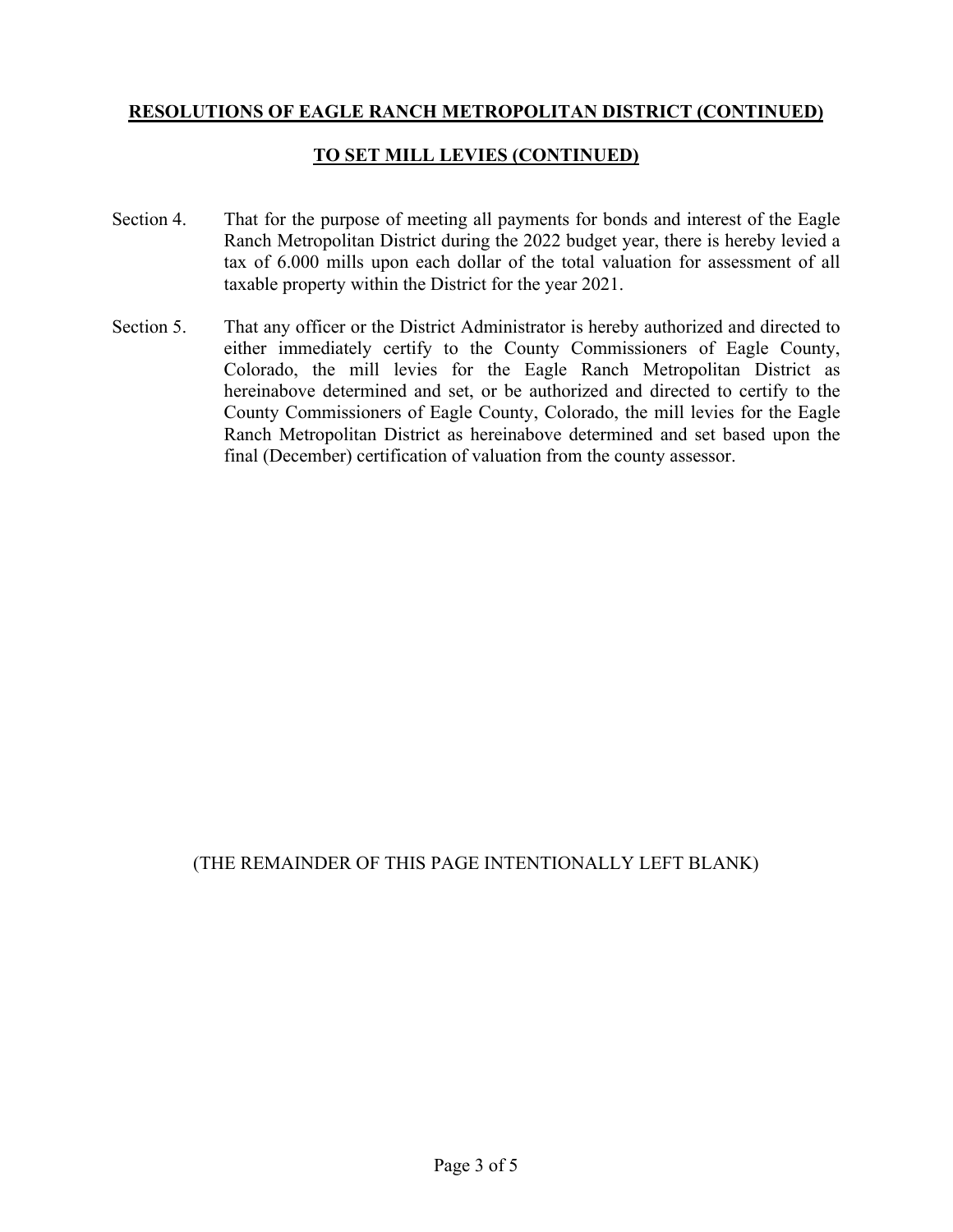### **TO APPROPRIATE SUMS OF MONEY**

(PURSUANT TO SECTION 29-1-108, C.R.S.)

A RESOLUTION APPROPRIATING SUMS OF MONEY TO THE VARIOUS FUNDS AND SPENDING AGENCIES, IN THE AMOUNT AND FOR THE PURPOSE AS SET FORTH BELOW, FOR THE EAGLE RANCH METROPOLITAN DISTRICT, EAGLE COUNTY, COLORADO, FOR THE 2022 BUDGET YEAR.

WHEREAS, the Board of Directors has adopted the annual budget in accordance with the Local Government Budget Law, on November 16, 2021, and;

WHEREAS, the Board of Directors has made provision therein for revenues in an amount equal or greater to the total proposed expenditures as set forth in said budget, and;

WHEREAS, it is not only required by law, but also necessary to appropriate the revenues and reserves or fund balances provided in the budget to and for the purposes described below, thereby establishing a limitation on expenditures for the operations of the District.

NOW, THEREFORE, BE IT RESOLVED BY THE BOARD OF DIRECTORS OF THE EAGLE RANCH METROPOLITAN DISTRICT, EAGLE COUNTY, COLORADO:

Section 1. That the following sums are hereby appropriated from the revenues of each fund, to each fund, for the purposes stated:

| <b>GENERAL FUND:</b>                      |                 |
|-------------------------------------------|-----------------|
| <b>Current Operating Expenses</b>         | \$<br>141,108   |
| Transfer to Debt Service Fund             | 882,000         |
| Transfer to Golf Fund                     | 1,058,000       |
| <b>TOTAL GENERAL FUND</b>                 | \$<br>2,081,108 |
| <b>DEBT SERVICE FUND:</b>                 |                 |
| Debt Service Expenditures                 | \$<br>1,356,484 |
| WATER SPECIAL REVENUE FUND:               |                 |
| <b>Current Operating Expenses</b>         | \$<br>100,000   |
| GOLF FUND:                                |                 |
| <b>Current Operating Expenses</b>         | \$<br>1,685,525 |
| <b>Current Cost of Sales Expenditures</b> | \$<br>207,278   |
| Capital Expenditures                      | 997,950         |
| <b>TOTAL GOLF FUND</b>                    | \$<br>2,890,753 |
|                                           |                 |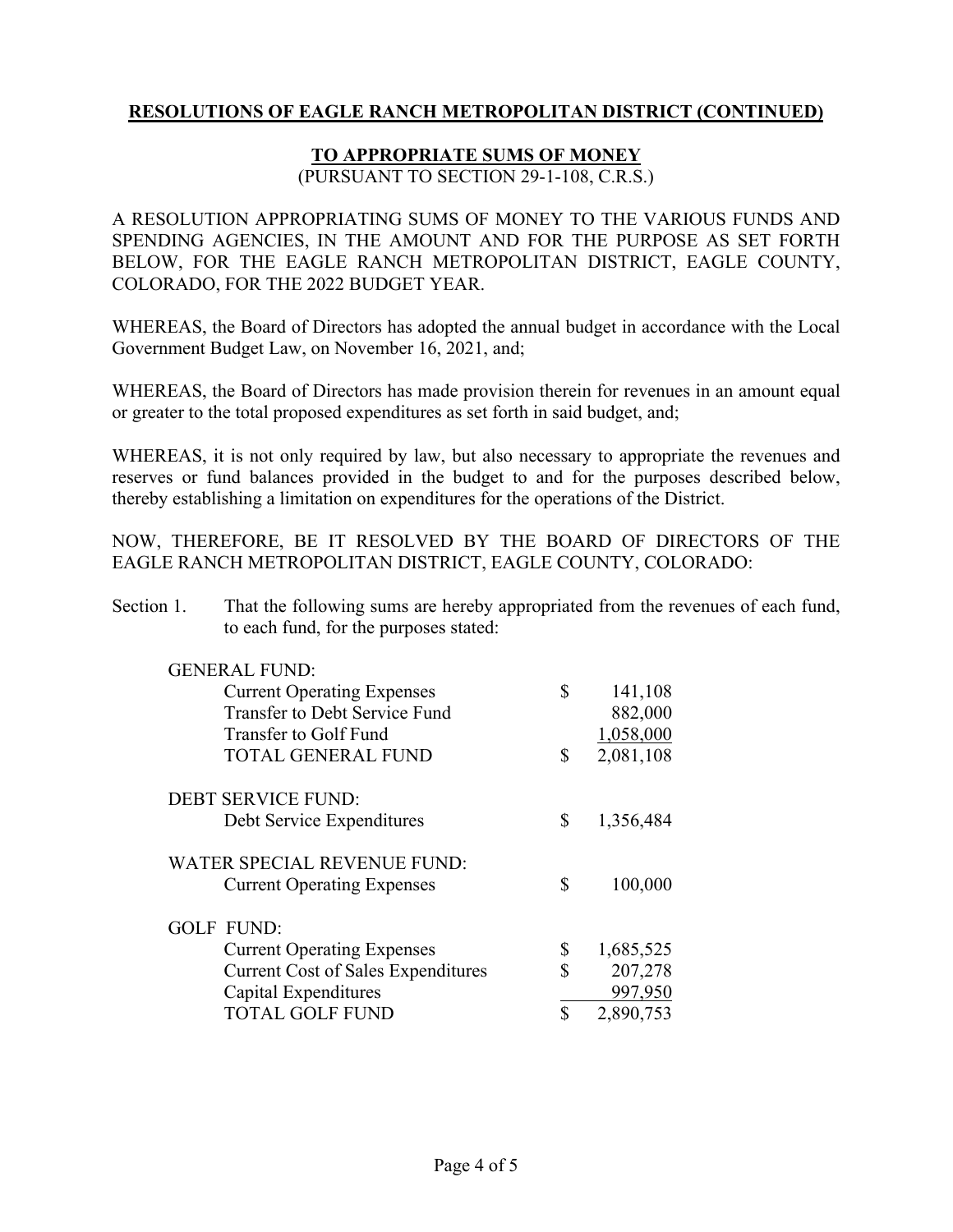### TO ADOPT 2022 BUDGET, SET MILL LEVIES AND **APPROPRIATE SUMS OF MONEY** (CONTINUED)

The above resolutions to adopt the 2022 budget, set the mill levies and to appropriate sums of money were adopted this 16th day of November, 2021.

Attest: Au Cype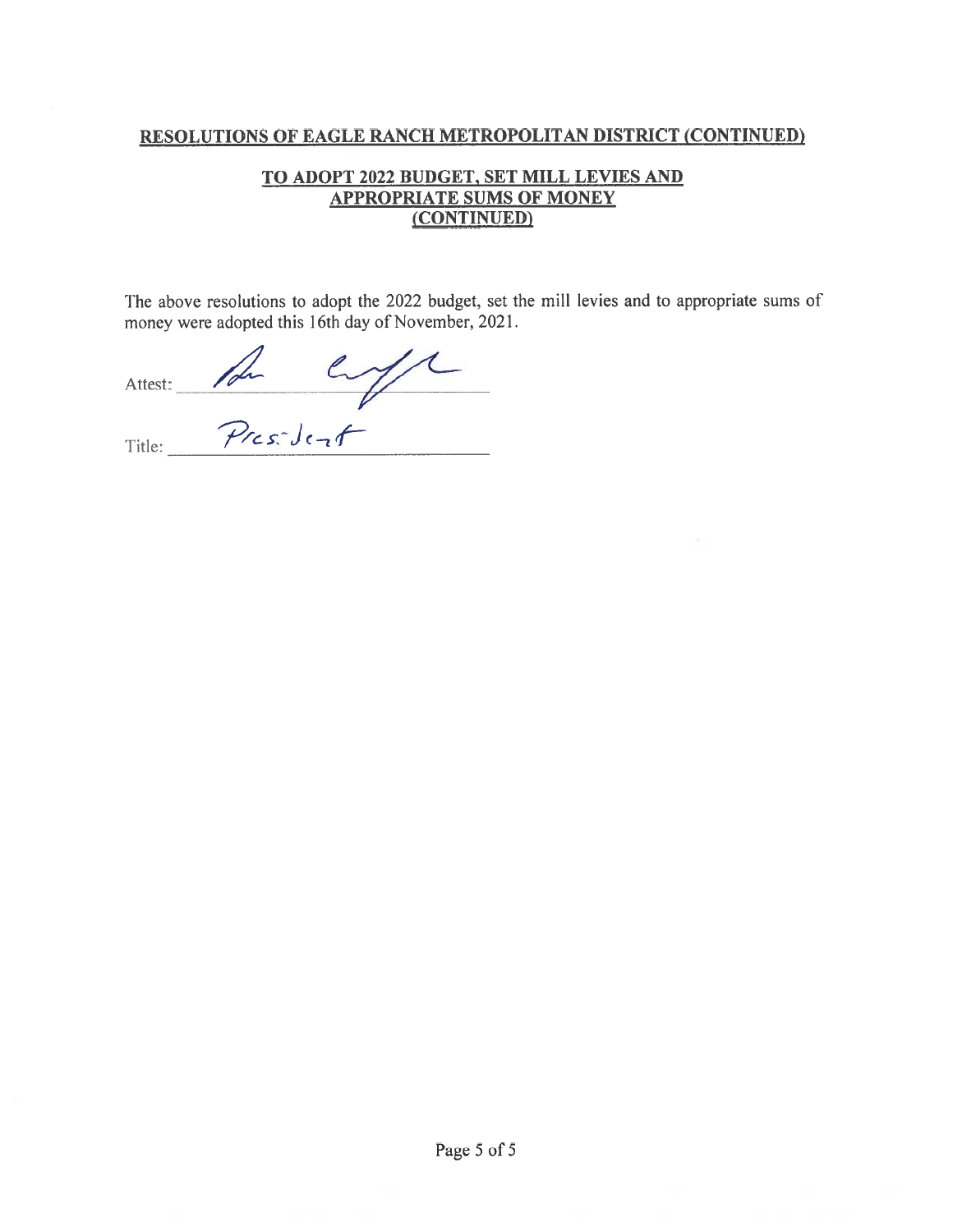| <b>EAGLE RANCH METROPOLITAN DISTRICT</b><br><b>STATEMENT OF NET POSITION</b> |                | <b>Debt</b>    | Water           | Golf              |                          |                |
|------------------------------------------------------------------------------|----------------|----------------|-----------------|-------------------|--------------------------|----------------|
| October 31, 2021                                                             | General        | <b>Service</b> | <b>Spec Rev</b> | <b>Enterprise</b> | Long-Term                |                |
|                                                                              | Fund           | Fund           | Fund            | Fund              | <b>Debt</b>              | Total          |
| Assets:                                                                      |                |                |                 |                   |                          |                |
| Cash-First Bank Checking                                                     | 15.925         |                | 18.011          | 230.064           |                          | 263.999        |
| Cash- UMB Cash Account                                                       | 3,585          |                |                 |                   |                          | 3,585          |
| Cash-Colotrust                                                               | 5,076,503      |                |                 |                   |                          | 5,076,503      |
| Cash - CoBiz CD 03/17/23 0.1%                                                | 249,016        |                |                 |                   |                          | 249,016        |
| Cash- UMB Brokered CD's 7/19/22 2.3%                                         | 163,000        |                |                 |                   |                          | 163,000        |
| Cash- US Bank Escrow                                                         | 3,992,188      |                |                 |                   |                          | 3,992,188      |
| Pooled Cash                                                                  | (4,503,215)    | 4,494,786      | 17              | 12,087            |                          | 3,675          |
| <b>Total Cash</b>                                                            | 4,997,001      | 4,494,786      | 18,028          | 242,151           | $\overline{\phantom{a}}$ | 9,751,966      |
| <b>Accounts Receivable</b>                                                   |                |                |                 |                   |                          |                |
| Inventories                                                                  |                |                |                 | 95,626            |                          | 95,626         |
| Property Tax Receivable                                                      | 332            | 133            |                 |                   |                          | 464            |
| Due from County Treasurer                                                    |                |                |                 |                   |                          |                |
| Due From Town of Eagle                                                       |                |                |                 |                   |                          |                |
| Due From EC SD REJ50                                                         |                |                |                 |                   |                          |                |
| Prepaid Expenses & Deposits                                                  |                |                |                 | 7.738             |                          | 7,738          |
| <b>Total Other Current Assets</b>                                            | 332            | 133            | $\sim$          | 103,364           | $\mathbf{r}$             | 103,828        |
| Golf Course, Buildings & Equipment                                           |                |                |                 | 9,182,456         |                          | 9,182,456      |
| <b>Total Non-Current Assets</b>                                              | $\blacksquare$ | $\blacksquare$ | $\blacksquare$  | 9,182,456         | $\mathbf{r}$             | 9,182,456      |
| <b>Total Assets</b>                                                          | 4,997,333      | 4,494,919      | 18.028          | 9,527,971         |                          | 19,038,251     |
| <b>Liabilities &amp; Deferred Inflows:</b>                                   |                |                |                 |                   |                          |                |
| <b>Accounts Payable</b>                                                      | 8,768          |                | 18,000          | 9,087             |                          | 35,855         |
| Other Current Liabilities & Deferred Inflows                                 |                |                |                 | 32,379            |                          | 32,379         |
| Deferred Property Tax                                                        | 332            | 133            |                 |                   |                          | 464            |
| <b>Total Current Liabilities &amp; Def Inflows</b>                           | 9.100          | 133            | 18.000          | 41.466            | $\blacksquare$           | 68.698         |
| Series 2007 Bonds Payable                                                    |                |                |                 |                   |                          |                |
| Series 2011 Bonds Payable                                                    |                |                |                 |                   | 3,890,000                | 3.890.000      |
| Series 2013 Bonds Payable                                                    |                |                |                 |                   | 4,205,000                | 4,205,000      |
| Series 2017 Bonds Payable                                                    |                |                |                 |                   | 2,525,000                | 2,525,000      |
| 2021 GO CO Bond Payable                                                      |                |                |                 |                   | 3,960,000                | 3,960,000      |
| <b>Accrued Interest Payable</b>                                              |                |                |                 |                   | 33,119                   | 33,119         |
| Bond Issue Premium, Net of Amortization                                      |                |                |                 |                   | 51,505                   | 51,505         |
| <b>Accrued Compensated Absences</b>                                          |                |                |                 | 20,160            |                          | 20,160         |
| <b>Total Non-Current Liabilities</b>                                         | $\blacksquare$ | $\blacksquare$ | $\blacksquare$  | 20,160            | 14,664,623               | 14,684,784     |
| <b>Total Liabilities &amp; Deferred Inflows</b>                              | 9.100          | 133            | 18.000          | 61.626            | 14.664.623               | 14,753,482     |
| <b>Net Position:</b>                                                         |                |                |                 |                   |                          |                |
| Assigned & Unassigned                                                        | 4,988,233      | 4,494,786      | 28              | 304.049           |                          | 9,787,096      |
| Invested in Capital Assets,                                                  |                |                |                 | 9,182,456         |                          | 9,182,456      |
| Net of Related Debt                                                          |                |                |                 | (20, 160)         | (14,664,623)             | (14, 684, 784) |
| <b>Total Net Position</b>                                                    | 4,988,233      | 4,494,786      | 28              | 9,466,345         | (14, 664, 623)           | 4,284,769      |
|                                                                              |                |                |                 |                   |                          |                |
| Total Liab, Def Inflows, & Net Position                                      | 4,997,333      | 4,494,919      | 18,028          | 9,527,971         |                          | 19,038,251     |
|                                                                              | $=$            | $=$            | $\equiv$        | $=$               | $=$                      | $=$            |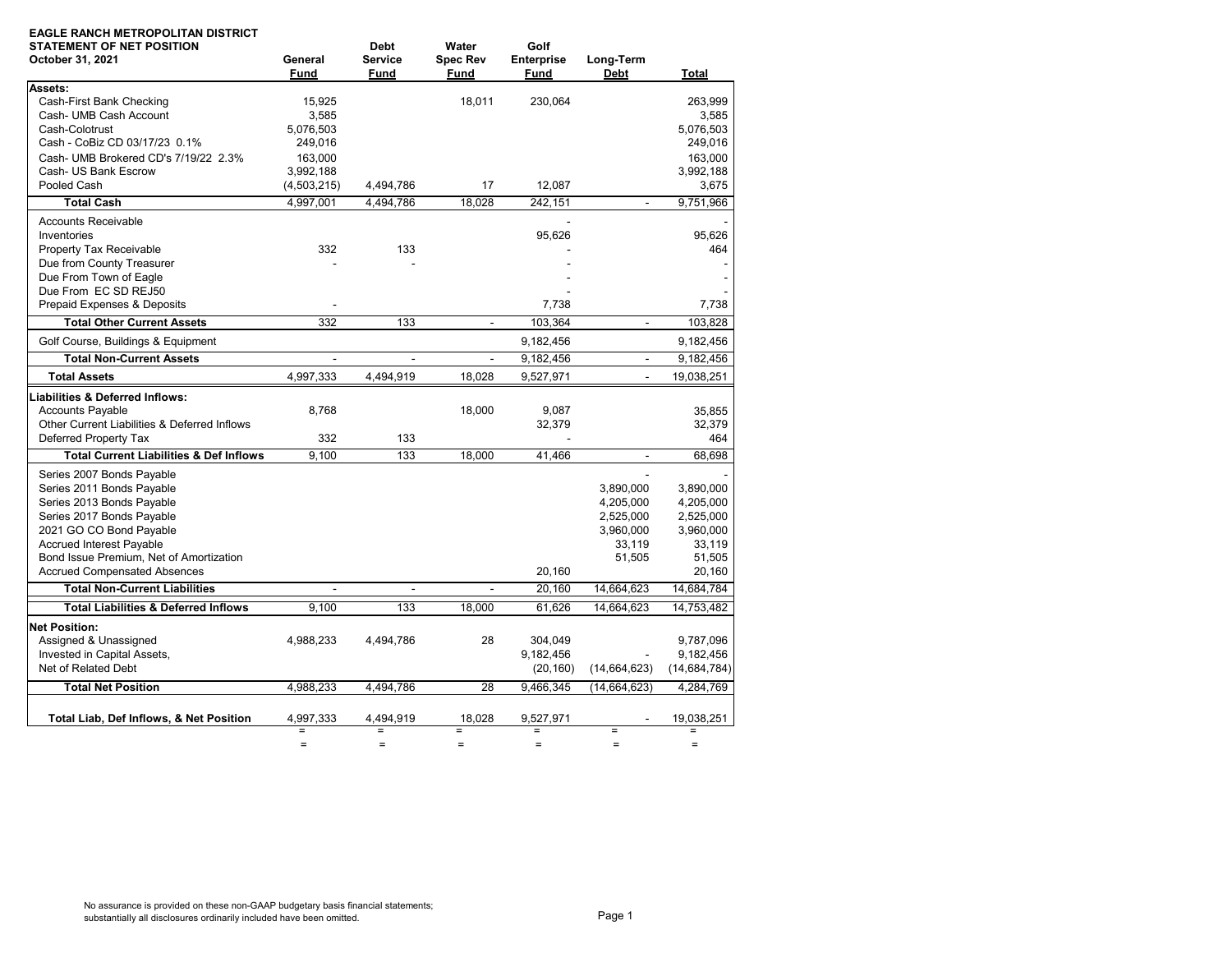#### **EAGLE RANCH METROPOLITAN DISTRICT SCHEDULE OF REVENUE, EXPENDITURES AND CHANGES IN FUND BALANCE Printed: 1/15/2022 COMBINED FUNDS- EXCLUDING WATER FUND**

|                                                                                       | 2020           | 2021          | 2021          |             | <b>YTD Thru</b> | <b>YTD Thru</b> | Variance             | 2022           |                                          |
|---------------------------------------------------------------------------------------|----------------|---------------|---------------|-------------|-----------------|-----------------|----------------------|----------------|------------------------------------------|
|                                                                                       | <b>Audited</b> | Adopted       | Amended       | 2021        | 10/31/2021      | 10/31/2021      | Favorable            | <b>Adopted</b> |                                          |
|                                                                                       | Actual         | <b>Budget</b> | <b>Budget</b> | Forecast    | Actual          | <b>Budget</b>   | (Unfavor)            | <b>Budget</b>  | 2022 Budget Comments                     |
| Revenues:                                                                             |                |               |               |             |                 |                 |                      |                |                                          |
| <b>Assessed Value</b>                                                                 | 66,720,850     | 67,564,620    | 67,564,620    | 67,564,620  |                 |                 |                      |                | 75,610,850 Final 11/19/21 AV From County |
| Mill Levy Rate                                                                        | 35.000         | 35.000        | 35.000        | 35.000      |                 |                 |                      |                | 31.000 Projected long-term need          |
| Property Tax Revenues                                                                 | 2,328,840      | 2,364,762     | 2,364,762     | 2,364,762   | 2,364,298       | 2,341,114       | 23,183               | 2,343,936      | AV times mill levy                       |
| Specific Ownership Tax                                                                | 115,992        | 118,238       | 118,238       | 118,238     | 100,429         | 88,679          | 11,751               | 105,475        | 4.5% of property taxes                   |
| Interest & Other Income                                                               | 33,394         | 9,500         | 9,500         | 9,700       | 6,997           | 7,833           | (836)                | 5,500          | Based on 2020                            |
| Bond Proceeds & Premium                                                               |                |               | 3,960,000     | 3,960,000   | 3,960,000       |                 | 3,960,000            |                |                                          |
| <b>Developer Contribution</b>                                                         |                |               |               |             |                 |                 |                      |                |                                          |
| <b>Total Revenues:</b>                                                                | 2,478,225      | 2,492,500     | 6,452,500     | 6,452,700   | 6,431,724       | 2,437,626       | 3,994,098            | 2,454,911      |                                          |
| <b>Expenditures:</b>                                                                  |                |               |               |             |                 |                 |                      |                |                                          |
| <b>General &amp; Debt Service Fund Overhead</b>                                       |                |               |               |             |                 |                 |                      |                |                                          |
| Operating & Administrative                                                            | 61,056         | 55,000        | 55,000        | 50,564      | 41,001          | 50,483          | 9,482                |                | 60,400 See Detail                        |
| <b>Treasurers Fees</b>                                                                | 69,935         | 70,943        | 70,943        | 70,943      | 70,989          | 70,233          | (756)                | 70,318         | 3% of taxes                              |
| <b>Operating Contingency</b>                                                          |                | 30,000        | 50,000        |             |                 | 25,000          | 25,000               | 30,000         | Unforeseen needs                         |
| <b>Total General &amp; Debt Svc Overhead</b>                                          | 130,991        | 155,943       | 175,943       | 121,507     | 111,991         | 145,717         | 33,726               | 160,718        |                                          |
| <b>Bond Debt Service</b>                                                              |                |               |               |             |                 |                 |                      |                |                                          |
| Principal                                                                             | 990,000        | 1,010,000     | 4,900,000     | 4,900,000   |                 |                 |                      | 1.110.000      | Per Amortization Schedule                |
| Interest                                                                              | 422,388        | 397,424       | 409,634       | 409,634     | 198,712         | 198,712         |                      | 226,874        | Per Amortization Schedule                |
| Refunding & Defeasance Costs                                                          |                |               | 57,790        | 57,790      | 53,072          |                 | (53,072)             |                |                                          |
| <b>Total Bond Debt Service</b>                                                        | 1,412,388      | 1,407,424     | 5,367,424     | 5,367,424   | 251,783         | 198,712         | (53,072)             | 1,336,874      |                                          |
| <b>Total Expenditures:</b>                                                            | 1,543,379      | 1,563,366     | 5,543,366     | 5,488,930   | 363,774         | 344,428         | (19, 346)            | 1,497,592      |                                          |
| <b>Net Before Golf Course</b>                                                         | 934,847        | 929,134       | 909,134       | 963,769     | 6,067,950       | 2,093,198       | 3,974,753            | 957,320        |                                          |
| <b>Golf Course Revenues (Expenditures)</b>                                            |                |               |               |             |                 |                 |                      |                |                                          |
| <b>Operating Revenues</b>                                                             | 1,407,668      | 1,302,500     | 1,302,500     | 1,579,989   | 1,622,554       | 1,289,019       | 333,535              | 1,467,515      | See Golf Fund for details                |
| <b>Operating Expenses</b>                                                             | (1,440,659)    | (1,592,805)   | (1,592,805)   | (1,683,930) | (1,434,448)     | (1,447,821)     | 13,372               | (1,685,525)    | See Golf Fund for details                |
| Leases, Trade Ins & Dev /HOA Donations                                                | 3,000          |               |               |             |                 |                 |                      | 158,400        | See Golf Fund for details                |
| <b>Capital Expenses</b>                                                               | (151, 559)     | (423, 318)    | (423, 318)    | (285, 794)  | (136, 538)      | (423, 318)      | 286,780              | (997, 950)     | See Golf Fund for details                |
| Equipment Loan Principal & Interest<br><b>Golf Course Net Revenues (Expenditures)</b> | (181, 551)     | (713, 623)    | (713, 623)    | (389, 735)  | 51,568          | (582, 120)      | 633,688              | (1,057,560)    |                                          |
| <b>Change in Fund Balance</b>                                                         | 753,296        | 215,511       | 195,511       | 574,035     | 6,119,518       | 1,511,078       | 4,608,441            | (100, 240)     |                                          |
| <b>Beginning Fund Balance:</b>                                                        | 2,914,254      | 3,562,543     | 3,562,543     | 3,668,101   | 3,667,550       | 3,562,543       | 105,007              | 4,242,135      |                                          |
|                                                                                       |                |               |               |             |                 |                 |                      |                |                                          |
| <b>Ending Fund Balance:</b>                                                           | 3,667,550      | 3,778,054     | 3,758,054     | 4,242,135   | 9,787,069       | 5,073,621       | 4,713,448            | 4,141,895      |                                          |
|                                                                                       | $=$<br>$=$     | $=$           | $=$           | $=$         | $=$<br>$\equiv$ | $=$             | $\equiv$<br>$\equiv$ | $=$            |                                          |
| <b>Breakout of Mill Levy:</b>                                                         |                |               |               |             |                 |                 |                      |                |                                          |
| <b>General Operations</b>                                                             | (0.276)        | 0.417         | 0.713         | (0.095)     |                 |                 |                      | 0.658          |                                          |
| Debt Service                                                                          | 21.169         | 20.831        | 20.831        | 20.831      |                 |                 |                      | 17.681         |                                          |
| <b>Golf Course</b>                                                                    | 14.011         | 13.752        | 13.456        | 14.264      |                 |                 |                      | 12.661         |                                          |
| <b>TOTAL</b>                                                                          | 34.904         | 35.000        | 35.000        | 35.000      |                 |                 |                      | 31.000         |                                          |

**Modified Accrual Basis**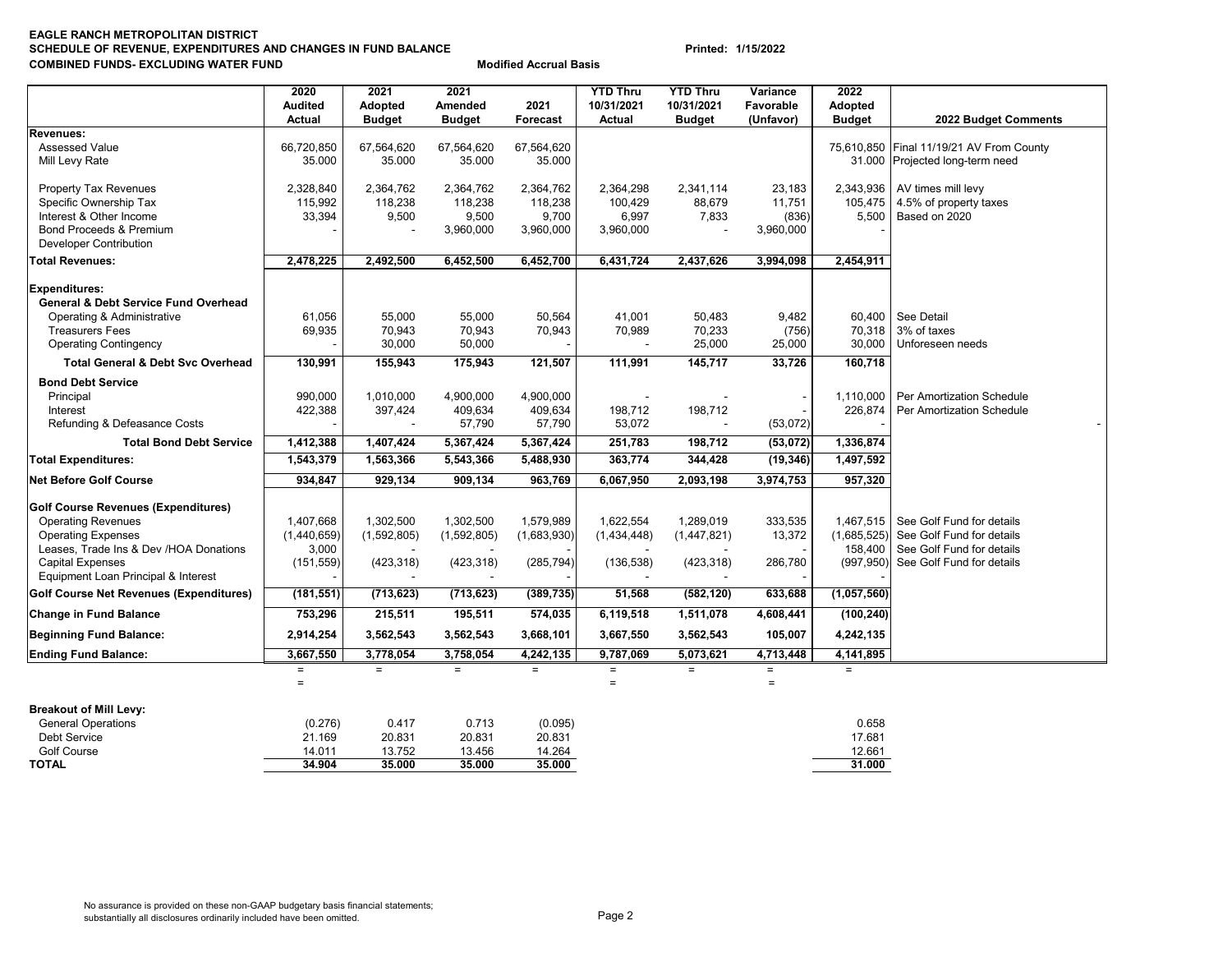#### **EAGLE RANCH METROPOLITAN DISTRICT SCHEDULE OF REVENUE, EXPENDITURES AND CHANGES IN FUND BALANCE Printed: 1/15/2022 GENERAL FUND**

**Modified Accrual Basis**

|                                        |                        |                 |                 |               |                             | <b>YTD Thru</b> |                       |                       |                                                           |
|----------------------------------------|------------------------|-----------------|-----------------|---------------|-----------------------------|-----------------|-----------------------|-----------------------|-----------------------------------------------------------|
|                                        | 2020<br><b>Audited</b> | 2021<br>Adopted | 2021<br>Amended | 2021          | <b>YTD Thru</b><br>10/31/21 | 10/31/21        | Variance<br>Favorable | 2022<br>Adopted       |                                                           |
|                                        | <b>Actual</b>          | <b>Budget</b>   | <b>Budget</b>   | Forecast      | <b>Actual</b>               | <b>Budget</b>   | (Unfavor)             | <b>Budget</b>         | 2022 Budget Comments                                      |
| <b>Revenues:</b>                       |                        |                 |                 |               |                             |                 |                       |                       |                                                           |
| Assessed Value                         | 66,720,850             | 67,564,620      | 67,564,620      | 67,564,620    |                             |                 |                       |                       | 75,610,850 Final 11/19/21 AV From County                  |
| Mill Levy Rate                         | 25.000                 | 25.000          | 25.000          | 25.000        |                             |                 |                       | 25.000                | <b>Maximum Operations Mill Levy</b>                       |
| <b>Property Tax Revenues</b>           | 1,663,457              | 1,689,116       | 1,689,116       | 1,689,116     | 1,688,784                   | 1,672,224       | 16,560                |                       | 1,890,271 AV times mill levy                              |
| Specific Ownership Tax                 | 82,851                 | 84,456          | 84,456          | 84,456        | 71.735                      | 63,342          | 8,393                 |                       | 85,060 4.5% of property taxes                             |
| Interest & Other Income                | 32,732                 | 9,000           | 9,000           | 9,000         | 6,422                       | 7,500           | (1,078)               | 5,000                 | UMB CDs, ColoTrust, Delinquent taxes                      |
| <b>Total Revenues:</b>                 | 1,779,041              | 1,782,571       | 1,782,571       | 1,782,571     | 1,766,941                   | 1,743,066       | 23,875                | 1,980,331             |                                                           |
| <b>Expenditures:</b>                   |                        |                 |                 |               |                             |                 |                       |                       |                                                           |
| Accounting                             | 42,621                 | 33,000          | 33,000          | 33,000        | 25.466                      | 30,500          | 5,034                 |                       | 34.500 Based on 2021 Forecast                             |
| Audit                                  | 9,400                  | 9,400           | 9,400           | 9,400         | 9,400                       | 9,400           |                       |                       | 9,700 Based on 2021 Forecast                              |
| <b>Bank Charges</b>                    | 78                     | 100             | 100             | 50            | 30                          | 83              | 53                    |                       | 50 Based on 2021 Forecast                                 |
| Election                               | 2,131                  |                 |                 |               |                             |                 |                       |                       | 3.500 Assume Canceled                                     |
| Office Overhead                        | 613                    | 1,000           | 1,000           | 1,200         | 833                         | 833             |                       | 1,250                 | Based on 2021 Forecast                                    |
| Dues and Subscriptions                 | 1,238                  | 1,300           | 1,300           | 1,238         | 1,238                       | 1,300           | 62                    | 1.300                 | <b>SDA Dues</b>                                           |
| Insurance                              | 3,623                  | 4,200           | 4,200           | 3,676         | 3,676                       | 4,200           | 525                   |                       | 4.100 Based on 2021 Forecast                              |
| <b>Legal Fees</b>                      | 419                    | 5,000           | 5,000           | 1,000         | 85                          | 4,167           | 4,082                 |                       | 5,000 Normal Plus Unforeseen Needs                        |
| <b>Treasurers Fees</b>                 | 49,953                 | 50,673          | 50,673          | 50,673        | 50,707                      | 50,167          | (540)                 |                       | 56,708 3% of Property Taxes                               |
| Other                                  |                        |                 |                 |               |                             |                 |                       |                       |                                                           |
| Contingency                            |                        | 25,000          | 25,000          |               |                             | 25,000          | 25,000                | 25,000                | Unforeseen Needs/ Avoid Budget Amend                      |
| <b>Total Expenditures:</b>             | 110,076                | 129,673         | 129,673         | 100,237       | 91,433                      | 125,650         | 34,217                | $\overline{141, 108}$ |                                                           |
| Net Revenues Over (Under) Expenditures | 1,668,965              | 1,652,898       | 1,652,898       | 1,682,334     | 1,675,508                   | 1,617,416       | 58,092                | 1,839,223             |                                                           |
| <b>Other Sources and (Uses)</b>        |                        |                 |                 |               |                             |                 |                       |                       |                                                           |
| Transfer to Debt Service Fund          | (734,000)              | (724,000)       | (724,000)       | (719,000)     |                             |                 |                       |                       | (882,000) To cover debt service shortfall                 |
| <b>Transfer to Golf Fund</b>           | (181,000)              | (714,000)       | (714,000)       | (390,000)     | (147, 447)                  | (550,000)       | 402,553               |                       | (1,058,000) To balance golf budget- higher due to capital |
| <b>Total Other Sources (Uses)</b>      | (915,000)              | (1,438,000)     | (1,438,000)     | (1, 109, 000) | (147, 447)                  | (550,000)       | 402,553               | (1,940,000)           |                                                           |
| <b>Change in Fund Balance</b>          | 753,965                | 214,898         | 214,898         | 573,334       | 1,528,061                   | 1,067,416       | 460,645               | (100, 777)            |                                                           |
| <b>Beginning Fund Balance:</b>         | 2,706,207              | 3,353,097       | 3,353,097       | 3,460,172     | 3,460,172                   | 3,353,097       | 107,075               | 4,033,506             |                                                           |
| <b>Ending Fund Balance:</b>            | 3,460,172              | 3,567,995       | 3,567,995       | 4,033,506     | 4,988,233                   | 4,420,513       | 567,720               | 3,932,729             |                                                           |

= = = = = = =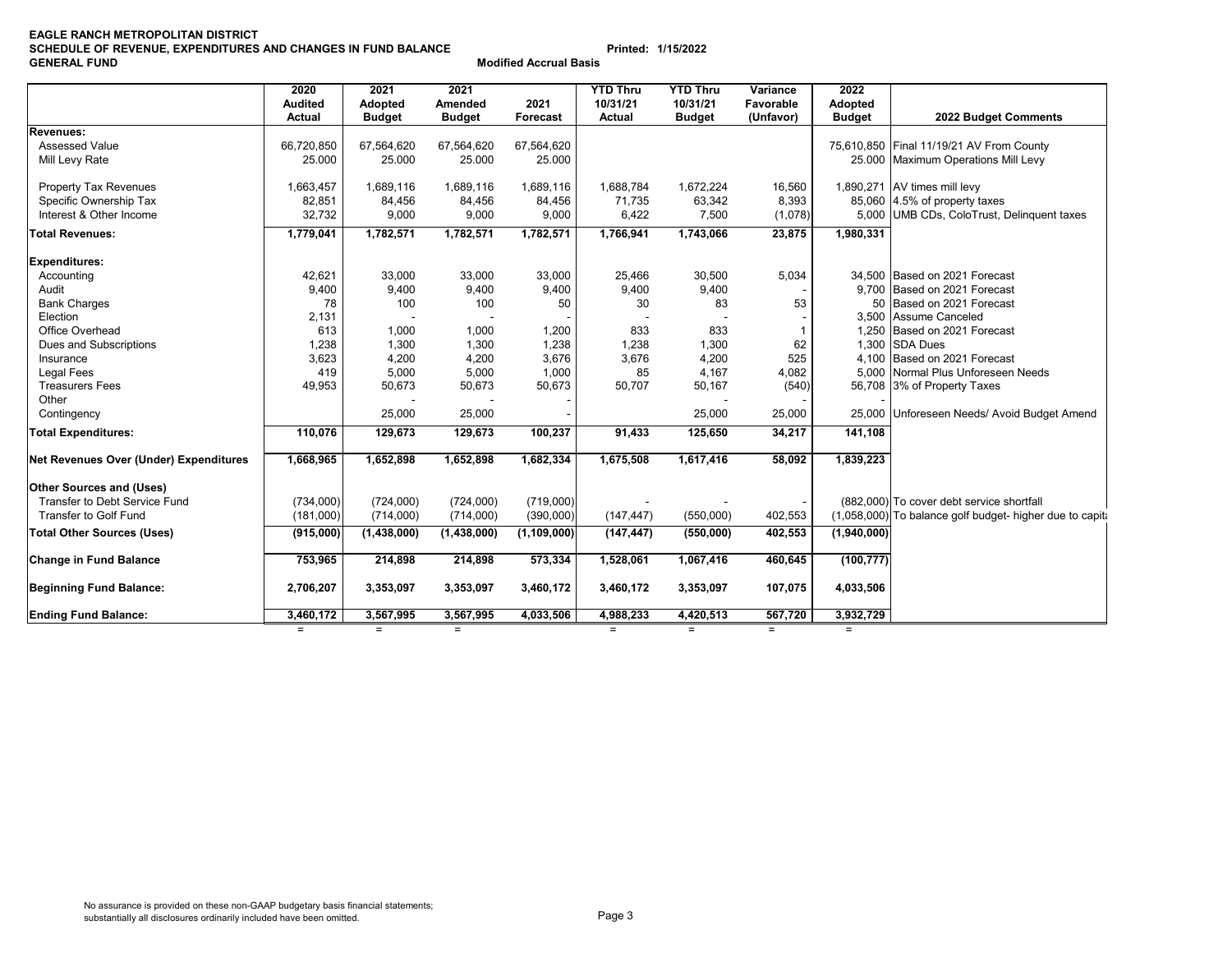#### **EAGLE RANCH METROPOLITAN DISTRICT SCHEDULE OF REVENUE, EXPENDITURES AND CHANGES IN FUND BALANCE Printed: 1/15/2022 DEBT SERVICE FUND Modified Accrual Basis**

|                                                   | 2020           | 2021          | 2021          |             | <b>YTD Thru</b> | <b>YTD Thru</b> | Variance  | 2022           |                                          |
|---------------------------------------------------|----------------|---------------|---------------|-------------|-----------------|-----------------|-----------|----------------|------------------------------------------|
|                                                   | <b>Audited</b> | Adopted       | Amended       | 2021        | 10/31/2021      | 10/31/21        | Favorable | <b>Adopted</b> |                                          |
|                                                   | Actual         | <b>Budget</b> | <b>Budget</b> | Forecast    | Actual          | <b>Budget</b>   | (Unfavor) | <b>Budget</b>  | 2022 Budget Comments                     |
| Revenues:                                         |                |               |               |             |                 |                 |           |                |                                          |
| <b>Assessed Value</b>                             | 66,720,850     | 67,564,620    | 67,564,620    | 67,564,620  |                 |                 |           |                | 75,610,850 Final 11/19/21 AV From County |
| Mill Levy Rate                                    | 10.000         | 10.000        | 10.000        | 10.000      |                 |                 |           |                | 6.000 Amt Required to fund debt service  |
| Property Tax Revenue                              | 665,383        | 675,646       | 675,646       | 675,646     | 675.514         | 668,890         | 6,624     |                | 453,665 AV times mill levy               |
| Specific Ownership Tax                            | 33,140         | 33,782        | 33,782        | 33,782      | 28,694          | 25,337          | 3,357     |                | 20,415 4.5% of property taxes            |
| Interest Income                                   | 661            | 500           | 500           | 700         | 576             | 333             | 242       |                | 500 Delinquent taxes                     |
| <b>Total Revenues:</b>                            | 699,185        | 709,929       | 709,929       | 710,129     | 704,783         | 694,560         | 10,224    | 474,580        |                                          |
| <b>Expenditures:</b>                              |                |               |               |             |                 |                 |           |                |                                          |
| <b>Treasurer's Fees</b>                           | 19,981         | 20,269        | 20,269        | 20,269      | 20,283          | 20,067          | (216)     |                | 13,610 3% of Property Tax Revenue        |
| <b>Paying Agent Fees</b>                          | 933            | 1,000         | 1,000         | 1,000       | 275             |                 | (275)     | 1,000          |                                          |
| 2011 Bonds- Interest                              | 204,375        | 204,375       | 204,375       | 204,375     | 102,188         | 102,188         |           |                | - Refunded in 2021                       |
| 2011 Bonds- Principal                             |                |               | 3,890,000     | 3,890,000   |                 |                 |           |                | Refunded in 2021                         |
| 2013 Bonds- Interest                              | 156,978        | 143,811       | 143,811       | 143,811     | 71,906          | 71,906          |           |                | 130,131 Per Schedule- Paid off in 2029   |
| 2013 Bonds- Principal                             | 385,000        | 400,000       | 400,000       | 400,000     |                 |                 |           |                | 415,000 Per Schedule- Paid off in 2029   |
| 2017 Bonds- Interest                              | 61,035         | 49,238        | 49,238        | 49,238      | 24,619          | 24,619          |           |                | 37.343 Per Schedule- Paid off in 2024    |
| 2017 Bonds- Principal                             | 605,000        | 610,000       | 610,000       | 610,000     |                 |                 |           |                | 625,000 Per Schedule- Paid off in 2024   |
| 2021 Bonds- Interest                              |                |               | 12,210        | 12,210      |                 |                 |           |                | 59,400 Per Schedule- Paid off in 2029    |
| 2021 Bonds- Principal                             |                |               |               |             |                 |                 |           |                | 70,000 Per Schedule- Paid off in 2029    |
| Other/Contingency                                 |                | 5,000         | 25,000        |             |                 |                 |           |                | 5,000 To avoid budget amendment          |
| Prior Bond Principal & Interest                   |                |               |               |             |                 |                 |           |                |                                          |
| <b>Total Expenditures:</b>                        | 1,433,302      | 1,433,693     | 5,355,903     | 5,330,903   | 219,269         | 218,778         | (491)     | 1,356,484      |                                          |
| <b>Net Revenues Over (Under) Expenditures</b>     | (734, 118)     | (723, 764)    | (4,645,974)   | (4,620,774) | 485,514         | 475,781         | 9,733     | (881, 903)     |                                          |
| Other Sources and (Uses):                         |                |               |               |             |                 |                 |           |                |                                          |
| Transfer From General Fund                        | 734,000        | 724,000       | 724,000       | 719,000     |                 |                 |           |                | 882,000 Amt required to cover shortfall  |
| Transfer to Golf Fund                             |                |               |               |             |                 |                 |           |                |                                          |
| <b>Developer Contribution</b>                     |                |               |               |             |                 |                 |           |                |                                          |
| <b>Bond Proceeds</b>                              |                |               | 3,960,000     | 3,960,000   | 3,960,000       |                 | 3,960,000 |                | No bonds callable                        |
| Reissuance Premium                                |                |               |               |             |                 |                 |           |                | No bonds callable                        |
| <b>Bond Cost of Issuance</b>                      |                |               | (57, 790)     | (57, 790)   | (53,072)        |                 | (53,072)  |                | No bonds callable                        |
| <b>Bond Redemption/Defeasance</b>                 |                |               |               |             |                 |                 |           |                | No bonds callable                        |
| <b>Total Other Sources (Uses)</b>                 | 734,000        | 724,000       | 4,626,210     | 4,621,210   | 3,906,929       | $\blacksquare$  | 3,906,929 | 882,000        |                                          |
| <b>Excess (Deficit) Revenues over Expenditure</b> | (118)          | 236           | (19, 764)     | 436         | 4,392,442       | 475,781         | 3,916,661 | 97             |                                          |
| Beginning Fund Balance:                           | 102,462        | 103,226       | 103,226       | 102,344     | 102,344         | 103,226         | (882)     | 102,779        |                                          |
| <b>Ending Fund Balance</b>                        | 102,344        | 103,462       | 83,462        | 102,779     | 4,494,786       | 579,007         | 3,915,779 | 102,876        |                                          |

= = = = = = =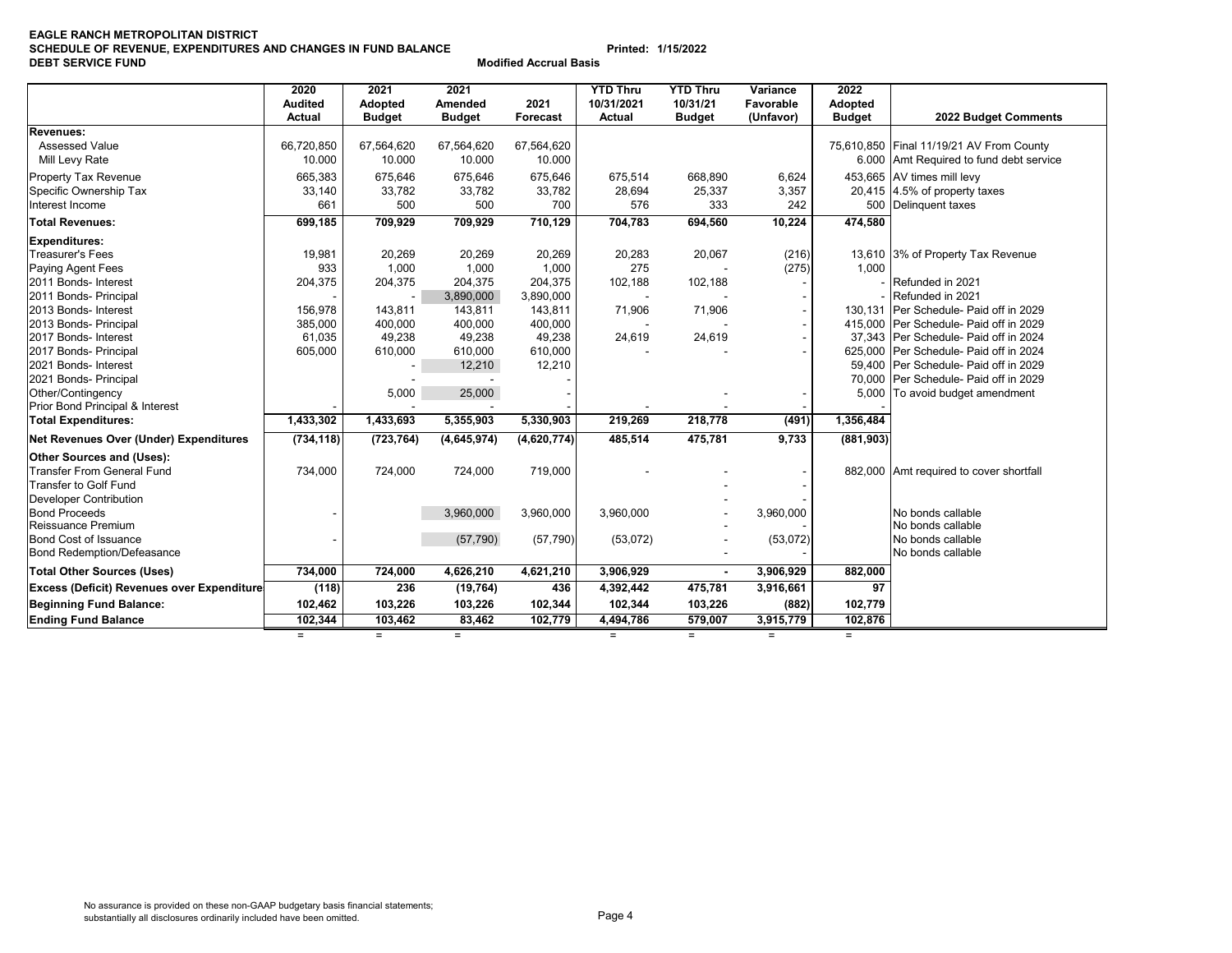#### **EAGLE RANCH METROPOLITAN DISTRICT SCHEDULE OF REVENUE, EXPENDITURES AND CHANGES IN FUND BALANCE Printed: 1/15/2022 WATER SPECIAL REVENUE FUND**

| <b>Modified Accrual Basis</b> |  |
|-------------------------------|--|
|                               |  |

|                                        | 2020<br><b>Audited</b><br>Actual | 2021<br>Adopted<br><b>Budget</b> | 2021<br>Amended<br><b>Budget</b> | 2021<br>Forecast | <b>YTD Thru</b><br>10/31/2021<br>Actual | <b>YTD Thru</b><br>10/31/21<br><b>Budget</b> | Variance<br>Favorable<br>(Unfavor) | 2022<br>Adopted<br><b>Budget</b> | 2022 Budget Comments                        |
|----------------------------------------|----------------------------------|----------------------------------|----------------------------------|------------------|-----------------------------------------|----------------------------------------------|------------------------------------|----------------------------------|---------------------------------------------|
| Revenues:                              |                                  |                                  |                                  |                  |                                         |                                              |                                    |                                  |                                             |
| <b>Water Tap Fees:</b>                 |                                  |                                  |                                  |                  |                                         |                                              |                                    |                                  |                                             |
| Tap fees                               | 16,500                           | 100,000                          | 100,000                          | 50,000           | 33,000                                  | 83,333                                       | (50, 333)                          |                                  | 100,000 Budgeted high to avoid amendment    |
| Interest income                        |                                  |                                  |                                  |                  |                                         |                                              |                                    |                                  |                                             |
| Developer Contribution                 |                                  |                                  |                                  |                  |                                         |                                              |                                    |                                  |                                             |
| <b>Total Revenue:</b>                  | 16,500                           | 100,000                          | 100,000                          | 50,000           | 33,000                                  | 83,333                                       | (50, 333)                          | 100,000                          |                                             |
| <b>Expenditures:</b>                   |                                  |                                  |                                  |                  |                                         |                                              |                                    |                                  |                                             |
| Town & Developer Repayments            | 16,500                           | 100,000                          | 100,000                          | 50,000           | 33,000                                  | 83,333                                       | 50,333                             |                                  | 100,000 All paid out, no impact to District |
| <b>Bank charges</b>                    |                                  |                                  |                                  |                  |                                         |                                              |                                    |                                  |                                             |
| <b>Total Expenditures</b>              | 16,500                           | 100,000                          | 100,000                          | 50,000           | 33,000                                  | 83,333                                       | 50,333                             | 100,000                          |                                             |
| <b>Revenues and Other Sources Over</b> |                                  |                                  |                                  |                  |                                         |                                              |                                    |                                  |                                             |
| <b>Expenditures</b>                    |                                  |                                  |                                  |                  |                                         |                                              |                                    |                                  |                                             |
| <b>Beginning Fund Balance:</b>         | 28                               | 28                               | 28                               | 28               | 28                                      | 28                                           | (0)                                | 28                               |                                             |
| <b>Ending Fund Balance:</b>            | 28                               | 28<br>$=$                        | 28<br>$=$                        | 28<br>$=$        | 28<br>$=$                               | 28                                           | (0)                                | $\overline{28}$<br>$=$           |                                             |

No assurance is provided on these non-GAAP budgetary basis financial statements;<br>substantially all disclosures ordinarily included have been omitted.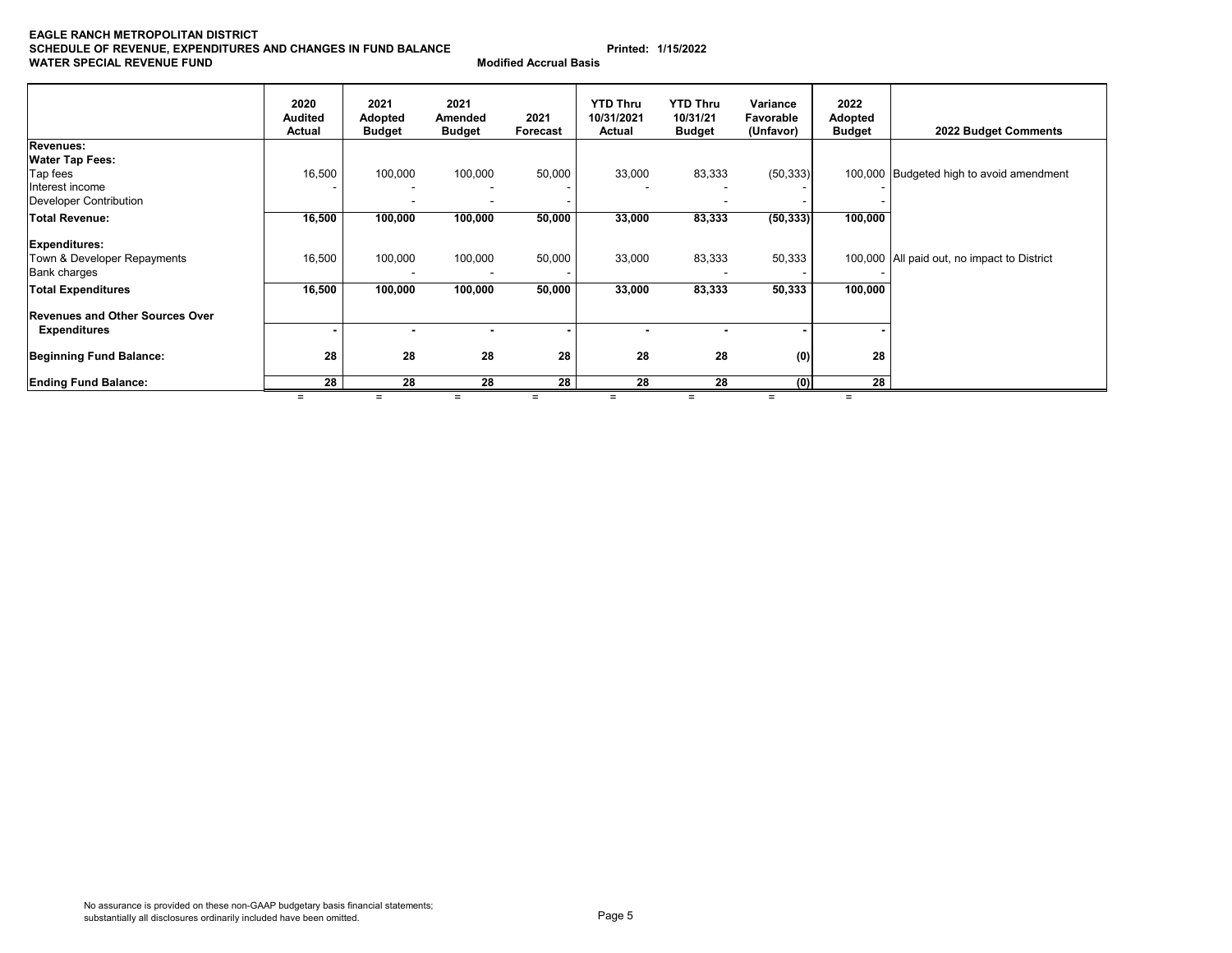#### **EAGLE RANCH METROPOLITAN DISTRICT SCHEDULE OF REVENUE, EXPENDITURES AND CHANGES IN FUND BALANCE Printed: 1/15/2022 GOLF FUND**

**Modified Accrual Basis**

|                                                                               | 2020<br><b>Audited</b><br>Actual | 2021<br><b>Adopted</b><br><b>Budget</b> | 2021<br><b>Amended</b><br><b>Budget</b> | 2021<br>Forecast | <b>YTD Thru</b><br>10/31/2021<br>Actual | <b>YTD Thru</b><br>10/31/21<br><b>Budget</b> | Variance<br>Favorable<br>(Unfavor) | 2022<br>Adopted<br><b>Budget</b> | 2022 Budget Comments                   |
|-------------------------------------------------------------------------------|----------------------------------|-----------------------------------------|-----------------------------------------|------------------|-----------------------------------------|----------------------------------------------|------------------------------------|----------------------------------|----------------------------------------|
| <b>Operating Revenues:</b>                                                    |                                  |                                         |                                         |                  |                                         |                                              |                                    |                                  |                                        |
| Green Fees - Page 7                                                           | 917,188                          | 828,000                                 | 828,000                                 | 1,012,655        | 1,009,631                               | 823,250                                      | 186,381                            |                                  | 931,643 See detail below               |
| Other Golf Revenue - Page 7                                                   | 338,520                          | 330,200                                 | 330,200                                 | 377,988          | 375,779                                 | 324,776                                      | 51,003                             |                                  | 359.916 See detail below               |
| Golf Shop Merchandise - Page 10                                               | 165,414                          | 145,500                                 | 145,500                                 | 176,375          | 172,174                                 | 141,680                                      | 30,494                             |                                  | 176,820 See detail below               |
| Food & Beverage Revenue - Page 13                                             | 161,227                          | 166,500                                 | 166,500                                 | 217,303          | 215,410                                 | 166,500                                      | 48,910                             |                                  | 204,265 See detail below               |
| Federal Grant Revenue - Page 18                                               | 6,588                            |                                         |                                         |                  |                                         |                                              |                                    |                                  | See detail below                       |
| Other Income - Page 18                                                        | 933                              | 2,150                                   | 2,150                                   | 2,150            | 1,025                                   | 1,792                                        | (767)                              |                                  | 2.150 See detail below                 |
| <b>Gross Operating Revenues:</b>                                              | 1,589,871                        | 1,472,350                               | 1,472,350                               | 1,786,471        | 1,774,019                               | 1,457,998                                    | 316,022                            | 1,674,793                        |                                        |
| <b>Cost of Sales:</b>                                                         |                                  |                                         |                                         |                  |                                         |                                              |                                    |                                  |                                        |
| Golf Shop Merchandise - Page 10                                               | 121,191                          | 102,790                                 | 102,790                                 | 121,091          | 112,781                                 | 101,919                                      | (10, 862)                          | 126,981                          | See detail below                       |
| Food & Beverage - Page 13                                                     | 61,013                           | 67,060                                  | 67,060                                  | 85,391           | 38,684                                  | 67,060                                       | 28,376                             | 80,297                           | See detail below                       |
| <b>Total Cost of Sales</b>                                                    | 182,204                          | 169,850                                 | 169,850                                 | 206,482          | 151,465                                 | 168,979                                      | 17,514                             | 207,278                          |                                        |
| <b>Net Revenues:</b>                                                          | 1,407,668                        | 1,302,500                               | 1,302,500                               | 1,579,989        | 1,622,554                               | 1,289,019                                    | 333,535                            | 1,467,515                        |                                        |
| <b>Operating Expenses:</b>                                                    |                                  |                                         |                                         |                  |                                         |                                              |                                    |                                  |                                        |
| Golf Department - Page 9                                                      | 286,357                          | 303,511                                 | 303,511                                 | 316,672          | 281,365                                 | 283,352                                      | 1,987                              |                                  | 318,722 See detail below               |
| Golf Shop Merchandise - Page 10                                               | 14,152                           | 15,643                                  | 15,643                                  | 16,851           | 15,833                                  | 15,614                                       | (219)                              |                                  | 17,305 See detail below                |
| Golf Course Maintenance - Page 12                                             | 665,012                          | 741,930                                 | 741,930                                 | 790,316          | 655,520                                 | 667,320                                      | 11,800                             |                                  | 790,861 See detail below               |
| Food & Beverage - Page 14                                                     | 85,956                           | 104,699                                 | 104,699                                 | 120,557          | 108,424                                 | 99,144                                       | (9,280)                            |                                  | 126,492 See detail below               |
| General & Administrative - Page15                                             | 286,693                          | 312,651                                 | 312,651                                 | 316,476          | 267,399                                 | 274,844                                      | 7,445                              |                                  | 323,536 See detail below               |
| Marketing - Page 16                                                           | 42,115                           | 46,100                                  | 46,100                                  | 45,825           | 40,951                                  | 46,100                                       | 5,149                              |                                  | 37,000 See detail below                |
| Clubhouse - Page 17                                                           | 60,375                           | 68,270                                  | 68,270                                  | 77,233           | 64,956                                  | 61,446                                       | (3, 510)                           | 71,610                           | See detail below                       |
| <b>Total Operating Expenses:</b>                                              | 1,440,659                        | 1,592,805                               | 1,592,805                               | 1,683,930        | 1,434,448                               | 1,447,821                                    | 13,372                             | 1,685,525                        |                                        |
| <b>Net Golf Course Operating Income (Loss)</b>                                | (32, 992)                        | (290, 305)                              | (290, 305)                              | (103, 941)       | 188,106                                 | (158, 802)                                   | 346,908                            | (218,010)                        |                                        |
| <b>Other Sources (Uses)</b>                                                   |                                  |                                         |                                         |                  |                                         |                                              |                                    |                                  |                                        |
| Capital Expenditures - Page 18                                                | (151, 559)                       | (423, 318)                              | (423, 318)                              | (285, 794)       | (136, 538)                              | (423, 318)                                   | 286,780                            |                                  | $(997,950)$ See detail below           |
| Lease Proceeds - Page 18                                                      |                                  |                                         |                                         |                  |                                         |                                              |                                    |                                  |                                        |
| Sale/Trade In Of Fixed Assets - Page 18<br>Debt Service Expense - Page 18     | 3,000                            |                                         |                                         |                  |                                         |                                              |                                    |                                  | 158,400 Trade in of Old Fleet of Carts |
| Income (Loss) Before DS, Dev Cont, & Trfr                                     | (181, 551)                       | (713, 623)                              | (713, 623)                              | (389, 735)       | 51,568                                  | (582, 120)                                   | 633,688                            | (1,057,560)                      |                                        |
|                                                                               |                                  |                                         |                                         |                  |                                         |                                              |                                    |                                  |                                        |
| Transfer From General Fund - Page 18<br>Transfer From Debt Svc Fund - Page 18 | 181,000                          | 714,000                                 | 714,000                                 | 390,000          | 147,447                                 | 550,000                                      | (402, 553)                         |                                  | 1,058,000 To cover shortfall.          |
| Developer & HOA Contributions - Page 18                                       |                                  |                                         |                                         |                  |                                         |                                              |                                    |                                  |                                        |
| <b>Total Transfers &amp; Dev Contributions</b>                                | 181,000                          | 714,000                                 | 714,000                                 | 390,000          | 147,447                                 | 550,000                                      | (402, 553)                         | 1,058,000                        |                                        |
| Increase (Decrease) In Fund Balance                                           | (551)                            | 377                                     | 377                                     | 265              | 199,015                                 | (32, 120)                                    | 231,135                            | 440                              |                                        |
| <b>Beginning Fund Balance</b>                                                 | 105,585                          | 106,220                                 | 106,220                                 | 105,585          | 105,034                                 | 106,220                                      | (1, 186)                           | 105,850                          |                                        |
| <b>Ending Fund Balance</b>                                                    | 105,034                          | 106,597                                 | 106,597                                 | 105,850          | 304,049                                 | 74,100                                       | 229,949                            | 106,290                          |                                        |
|                                                                               | $=$                              | $\equiv$                                | $\equiv$                                |                  | $\equiv$                                | $\equiv$                                     | $=$                                | $\equiv$                         |                                        |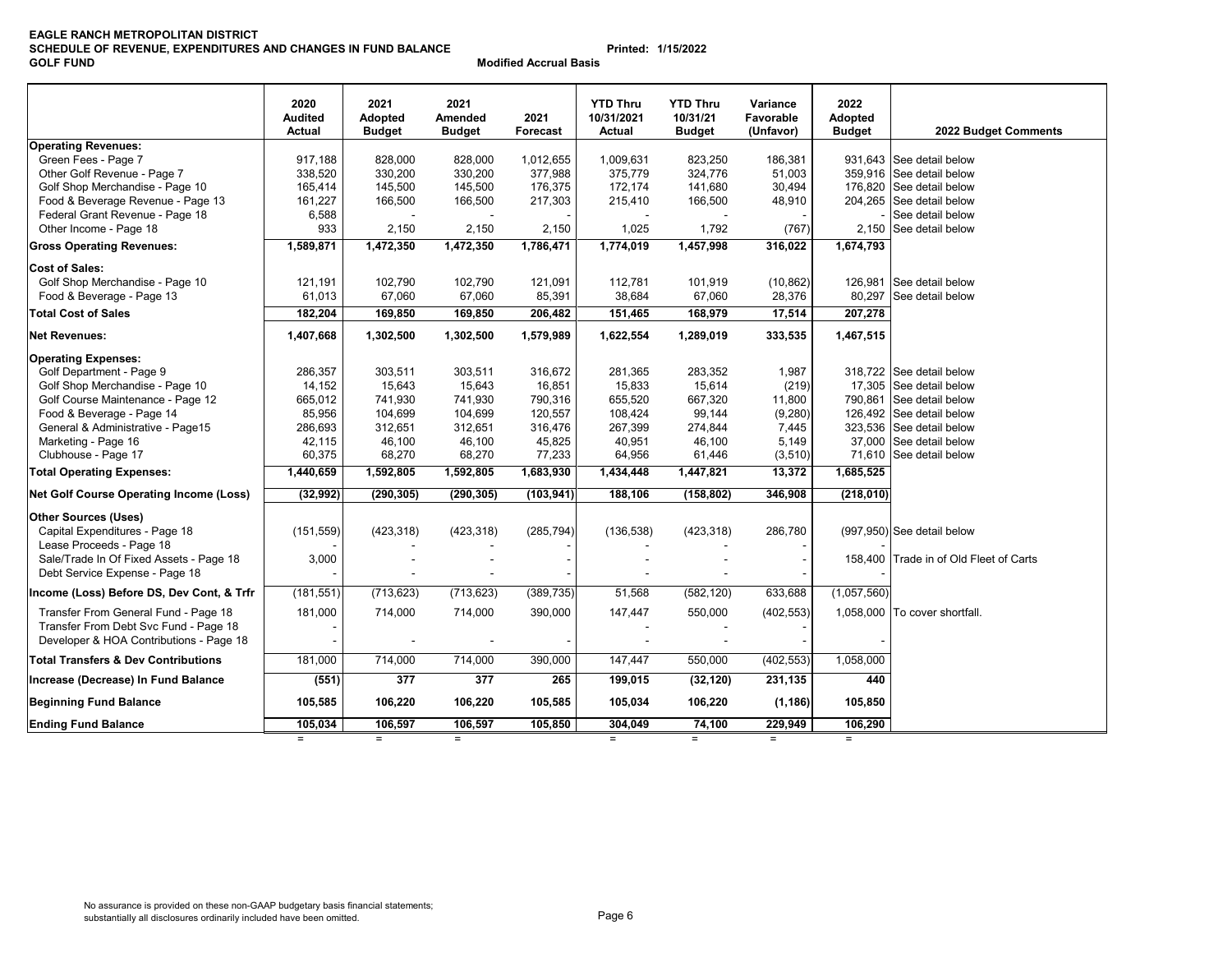# **CERTIFICATION OF TAX LEVIES for NON-SCHOOL Governments**

| <b>TO:</b> County Commissioners <sup>1</sup> of<br>Eagle County                                                             |                                                                                                                                                            |                            | , Colorado.                   |
|-----------------------------------------------------------------------------------------------------------------------------|------------------------------------------------------------------------------------------------------------------------------------------------------------|----------------------------|-------------------------------|
| On behalf of the Eagle Ranch Metropolitan District                                                                          |                                                                                                                                                            |                            |                               |
|                                                                                                                             | $(taxing entity)^A$                                                                                                                                        |                            |                               |
| the Board of Directors                                                                                                      |                                                                                                                                                            |                            |                               |
|                                                                                                                             | (governing body) <sup>B</sup>                                                                                                                              |                            |                               |
| of the Eagle Ranch Metropolitan District                                                                                    | (local government) <sup>c</sup>                                                                                                                            |                            |                               |
| Hereby officially certifies the following mills to                                                                          |                                                                                                                                                            |                            |                               |
| be levied against the taxing entity's GROSS                                                                                 | \$75,610,850                                                                                                                                               |                            |                               |
| assessed valuation of:                                                                                                      | (Gross <sup>D</sup> assessed valuation, Line 2 of the Certification of Valuation From DLG $57^E$ )                                                         |                            |                               |
| Note: If the assessor certified a NET assessed valuation                                                                    |                                                                                                                                                            |                            |                               |
| (AV) different than the GROSS AV due to a Tax Increment                                                                     |                                                                                                                                                            |                            |                               |
| Financing (TIF) Area <sup>F</sup> the tax levies must be calculated using                                                   | \$75,610,850                                                                                                                                               |                            |                               |
| the NET AV. The taxing entity's total property tax revenue<br>will be derived from the mill levy multiplied against the NET | (NET <sup>G</sup> assessed valuation, Line 4 of the Certification of Valuation Form DLG 57)<br>USE VALUE FROM FINAL CERTIFICATION OF VALUATION PROVIDED BY |                            |                               |
| assessed valuation of:                                                                                                      | <b>ASSESSOR NO LATER THAN DECEMBER 10</b>                                                                                                                  |                            |                               |
| Submitted:<br>12/8/2021                                                                                                     | for budget/fiscal year                                                                                                                                     | 2022                       |                               |
| (not later than Dec 15)<br>(mm/dd/yyyy)                                                                                     |                                                                                                                                                            | (yyyy)                     |                               |
| <b>PURPOSE</b> (see end notes for definitions and examples)                                                                 | $LEVY^2$                                                                                                                                                   |                            | REVENUE <sup>2</sup>          |
| General Operating Expenses <sup>H</sup>                                                                                     | 25.000                                                                                                                                                     | mills                      | $\mathcal{S}$<br>1,890,271.25 |
| <minus> Temporary General Property Tax Credit/<br/><math>\overline{2}</math>.</minus>                                       |                                                                                                                                                            |                            |                               |
| Temporary Mill Levy Rate Reduction <sup>1</sup>                                                                             | (0.000)                                                                                                                                                    | mills                      |                               |
| <b>SUBTOTAL FOR GENERAL OPERATING:</b>                                                                                      | 25.000                                                                                                                                                     | mills                      | \$<br>1,890,271.25            |
|                                                                                                                             |                                                                                                                                                            |                            |                               |
| General Obligation Bonds and Interest"                                                                                      | 6.000                                                                                                                                                      | mills                      | 453,665.10<br>\$              |
| Contractual Obligations <sup>K</sup>                                                                                        | 0.000                                                                                                                                                      | mills                      | $\mathbb S$                   |
| Capital Expenditures <sup>L</sup>                                                                                           | 0.000                                                                                                                                                      | mills                      | $\overline{\mathbb{S}}$       |
| 6. Refunds/Abatements <sup>M</sup>                                                                                          | 0.000                                                                                                                                                      | mills                      | \$                            |
| 7. Other <sup>N</sup> (specify):                                                                                            | 0.000                                                                                                                                                      | mills                      | \$                            |
|                                                                                                                             | 0.000                                                                                                                                                      | mills                      | \$                            |
| Sum of General Operating                                                                                                    |                                                                                                                                                            |                            |                               |
| <b>TOTAL:</b><br>Subtotal and Lines 3 to 7                                                                                  | 31.000                                                                                                                                                     | mills                      | 2,343,936.35<br>\$            |
| Contact person:                                                                                                             | Daytime                                                                                                                                                    |                            |                               |
| (print)<br>Eric Weaver                                                                                                      | phone:                                                                                                                                                     | $(970)$ 926-6060 x6        |                               |
| Fi Wen<br>Signed:                                                                                                           | Title:                                                                                                                                                     | <b>District Accountant</b> |                               |

*Include one copy of this tax entity's completed form when filing the local government's budget by January 31st, per 29-1-113 C.R.S. with the Division of Local Government (DLG), Room 521, 1313 Sherman Street, Denver, Colorado 80203. Questions? Call DLG (303) 864-7720.*

<sup>1</sup> If the *taxing entity's* boundaries include more than one county, you must certify the levies to each county. Use a separate form for each county and certify the same levies uniformly to each county per Article X, Section 3 of the Colorado Constitution.

<sup>2</sup> Levies must be rounded to three decimal places and revenue must be calculated from the total *NET assessed valuation* (Line 4 of Form DLG57 on the County Assessor's **FINAL** certification of valuation).